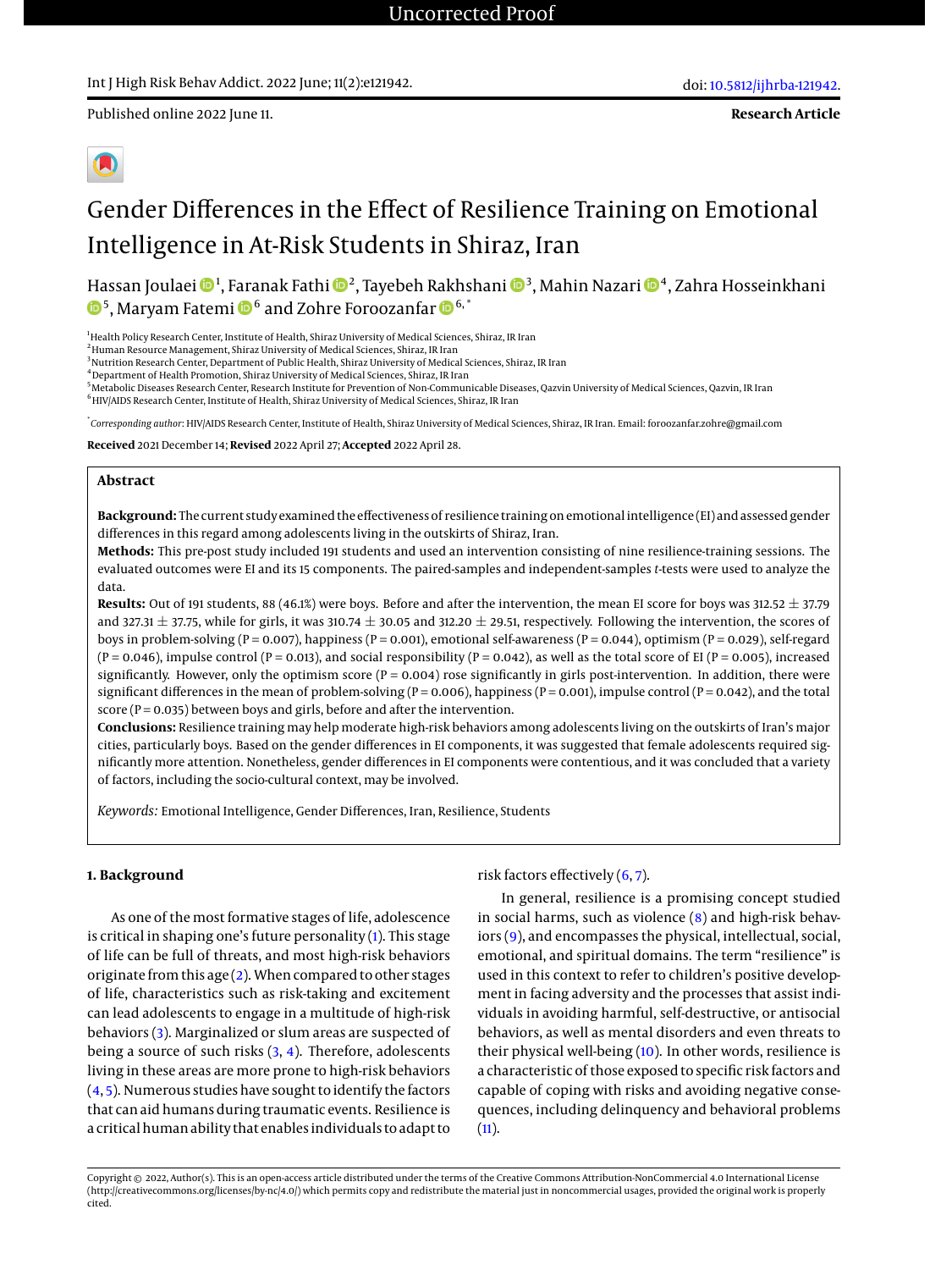In addition, the role of emotion in the development of such behaviors should not be overlooked [\(12\)](#page-6-11). Emotional intelligence (EI) is the capacity to manage one's emotions and develop the necessary skills to influence interpersonal relationships and day-to-day problem-solving situations [\(13\)](#page-6-12). In this regard, prior research has focused on the associations between EI and delinquent behaviors in students, such as crime, substance abuse, vandalism, pornography, and sexual behaviors [\(12\)](#page-6-11). Managing emotions is associated with coping strategies, and deficits in those abilities are accompanied by risk-taking behaviors [\(14\)](#page-6-13).

Furthermore, several studies have examined the relationship between EI and resilience, concluding that resilience training may boost EI [\(15,](#page-6-14) [16\)](#page-6-15). Subsequently, higher levels of EI have been linked to increased resilience [\(15\)](#page-6-14). Resilience-promoting interventions have been introduced as one of the successful programs for vulnerable students in identifying the factors that contribute to some adolescents resisting or adapting to risks [\(10,](#page-6-9) [17\)](#page-6-16).

A study in Iran discovered that the outskirts of major cities, including Shiraz, created an environment conducive to crime and social harm due to poverty, partial deprivation, and low quality of life  $(18)$ . Moreover, two studies conducted on marginalized populations and slum dwellers have highlighted the significant risks associated with living in such areas, the role of poverty in aggravating social harms, and a higher prevalence of high-risk behaviors among residents [\(18,](#page-6-17) [19\)](#page-6-18). However, harm does not merely affect everyone in the same way. Some individuals may be resilient, while others are more vulnerable to potential harm [\(20\)](#page-6-19).

#### **2. Objectives**

To our knowledge, little research has been conducted on the relationship between EI and resilience training among adolescents, and gender differences have not been considered in the marginalized areas of Iran [\(21,](#page-6-20) [22\)](#page-7-0). Therefore, the purpose of this study was to evaluate the impact of resilience training on improving EI in adolescents and its effectiveness in both genders in the marginalized areas of Shiraz, Iran.

#### **3. Materials and Methods**

#### *3.1. Study Setting and Design*

This pre-experimental or before-and-after study was conducted in 2019 in the middle schools located in Shiraz's slum areas. Shiraz is the capital city of Fars province in southwestern Iran, with a population of nearly 1,869,001 and over 200.000 inhabitants living in its urban slums

[\(23\)](#page-7-1). Before-after studies are applied in small-scale interventional investigations in low-resource settings [\(24,](#page-7-2) [25\)](#page-7-3). The study intervention consisted of nine 90-min resiliencetraining sessions, focusing on the 15 components of EI [\(26\)](#page-7-4). All interactive training sessions were supervised and coordinated by knowledgeable psychologists. Almost all students were engaged in educational subjects through problem- and story-based learning. [Table 1](#page-2-0) lists the training subjects for each session.

#### *3.2. Sample Size and Sampling*

The participants were selected using a multistage cluster sampling procedure. We began by randomly selecting one slum area in Shiraz from a total of thirteen. Next, we considered three middle schools in that area, one for girls and two for boys. Finally, the study included all first-grade middle school students. Students were free to leave at any point during the study, and those who were not willing to participate in the study or were absent in the post-test were excluded from the study. The educational sessions drew a total of 191 male and female students (out of 221). They were also asked to sign an informed consent form prior to the intervention if they wished to participate. All students voluntarily participated in the study based on announcements by schools' managers.

#### *3.3. Ethical Approval*

The Ethics Committee of Shiraz University of Medical Sciences approved this study under the code IR.SUMS.REC.1398.1084.

#### *3.4. Measurement*

The modified Bar-On Emotional Quotient Inventory (EQ-i) was used in this study to assess the outcomes of the resilience-training intervention. The questionnaire has been validated and translated into at least 30 different languages [\(26\)](#page-7-4). The questionnaire consists of 90 items based on a five-point Likert scale and 15 subscales, including intrapersonal skills (i.e., self-regard, emotional self-awareness, assertiveness, independence, and self-actualization), interpersonal skills (i.e., empathy, social responsibility, and interpersonal relationships), stress management skills (i.e., stress tolerance and impulse control), adaptability (i.e., reality testing, flexibility, and problem-solving), and self-actualization (i.e., optimism and happiness) [\(26\)](#page-7-4). Samouei evaluated and confirmed the validity and reliability of the questionnaire in 2002 [\(27\)](#page-7-5). Cronbach's alpha coefficient ( $\alpha$  = 0.93) was used to assess the reliability of the questionnaire  $(27)$ . The EQ-i was completed by study participants prior to and two months after the intervention.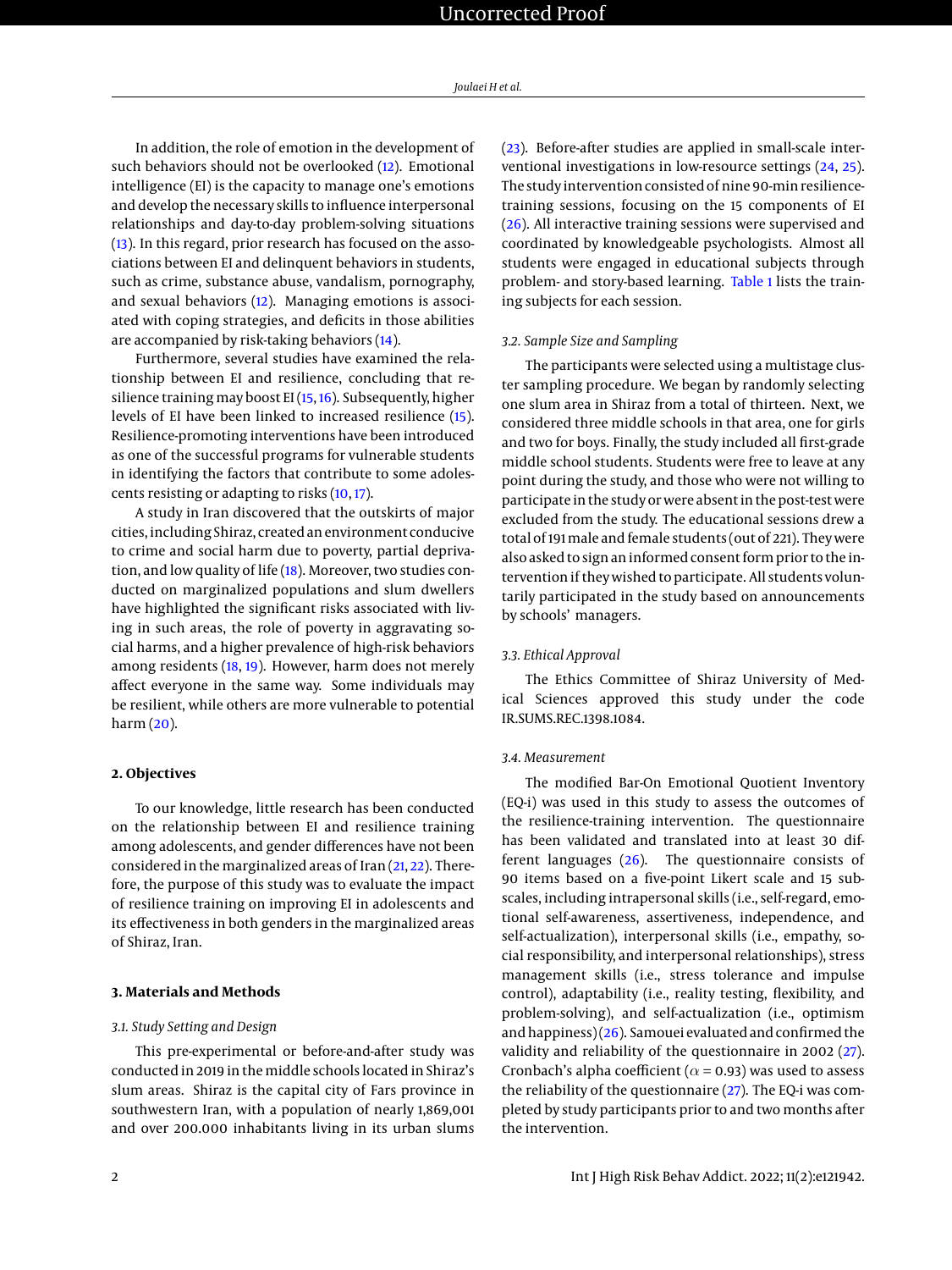<span id="page-2-0"></span>

| <b>ROK I:</b> Hummg meervention i rogrum |                                                                  |                                                                                                          |                                                         |                                            |  |  |  |
|------------------------------------------|------------------------------------------------------------------|----------------------------------------------------------------------------------------------------------|---------------------------------------------------------|--------------------------------------------|--|--|--|
| <b>Session</b>                           | Target                                                           | <b>Training Topic</b>                                                                                    | <b>Training Method</b>                                  | Educator                                   |  |  |  |
|                                          | Interpersonal relationships,<br>self-esteem, and self-expression | Learning about communication<br>and social and family ties                                               | Educational videos, lectures,<br>question, and answer   | Psychological and research expert<br>group |  |  |  |
| $\overline{2}$                           | Endure psychological stress                                      | Learning about enduring stress,<br>shaking control                                                       | Lectures, group discussions, and<br>question and answer | Psychiatrist                               |  |  |  |
| 3                                        | Problem-solving skills and<br>challenging beliefs                | Learning to solve problems                                                                               | Educational videos and posters                          | Consultant                                 |  |  |  |
| 4                                        | Self-actualization, empathy,<br>optimism, and happiness          | Learning about self-actualization,<br>empathy, optimism, and happiness                                   | Lectures, group discussions, and<br>question and answer | Mental health expert                       |  |  |  |
| <b>5 and 6</b>                           | Emotion adjustment and resilience                                | Learning about excitement and<br>excitement and training on stress<br>management and anger<br>management | Lectures, group discussions, and<br>question and answer | Research fellow                            |  |  |  |
| <b>7</b> and 8                           | Flexibility, self-esteem, and<br>confidence                      | Learning about momentary<br>resilience                                                                   | Lectures, group discussions, and<br>question and answer | Research fellow                            |  |  |  |
| 9                                        | Perspective and goal setting for life                            | Learning about social and<br>individual adequacy                                                         | Lectures, group discussions, and<br>question and answer | Research fellow                            |  |  |  |

#### *3.5. Data Analysis*

The quantitative variables were described as mean  $\pm$ standard deviation, and the qualitative ones were reported as numbers and percentages. First, the Kolmogorov-Smirnov test was used to determine the normality of the data. To compare the mean differences of the EI components before and after the intervention between genders, we used independent-samples *t*-tests. Moreover, to compare the pre- and post-intervention mean scores of the EI components, a paired-samples t-test was utilized. Data were analyzed by the SPSS software version 20 and Graph-Pad Prism software version 9. The significance level for all tests was considered P-value < 0.05.

#### **4. Results**

This study surveyed a total of 191 students, of whom 88 (46.1%) were boys. Nearly half of the students (49.2%) were only child, and 86.9% lived with both parents. Moreover, most mothers (30.4%) held a high school diploma, and fathers (38.7%) held a middle school education. [Table 2](#page-4-0) summarizes the socio-demographic characteristics of the participants.

Overall, the intervention increased the mean resilience scores by 8.11 points (14.19 points in boys and 2.92 points in girls). [Table 3](#page-5-0) compares the EI components before and after the intervention in both genders. Scores on all subscales had a range of 6-30. Following the intervention, the scores of boy participants in problem-solving ( $P = 0.007$ ), happiness ( $P = 0.001$ ), emotional self-awareness ( $P = 0.044$ ), optimism (P = 0.029), self-regard (P = 0.046), impulse control (P  $= 0.013$ ), and social responsibility (P = 0.042), as well as the total EI score ( $P = 0.005$ ), rose significantly. However, only

the optimism score ( $P = 0.004$ ) augmented significantly in girls post-intervention, while the other components and the total EI score did not show a significant difference.

[Table 4](#page-6-21) compares the differences in mean EI components before and after the intervention between the two genders. According to the findings of the current study, there was a statistically significant difference between boys and girls in the mean values of problem-solving  $(P =$ 0.006), happiness ( $P = 0.001$ ), impulse control ( $P = 0.042$ ), and the total score ( $P = 0.035$ ). Furthermore, the optimism score had the most significant increase following the intervention in both genders.

[Figure 1](#page-3-0) illustrates the comparison of the EI components between boy and girl participants pre-intervention. It shows significant differences between boys and girls in terms of independence ( $P = 0.01$ ), reality testing ( $P = 0.021$ ), flexibility ( $P = 0.028$ ), and empathy ( $P = 0.045$ ) at this time. However, prior to the intervention, the total EI score did not differ significantly between genders ( $P = 0.718$ ). [Figure](#page-3-1) [2](#page-3-1) compares the EI components between boy and girl participants post-intervention. Significant differences were observed at this time between boys and girls in problemsolving ( $P = 0.024$ ), happiness ( $P = 0.001$ ), independence  $(P = 0.001)$ , self-actualization  $(P = 0.05)$ , reality testing  $(P = 0.001)$ 0.006), and flexibility ( $P = 0.05$ ). Both genders had a statistically significant difference in their total EI score following the intervention (P-value =  $0.004$ ).

#### **5. Discussion**

The present research aimed to evaluate gender differences in the effectiveness of resilience training on EI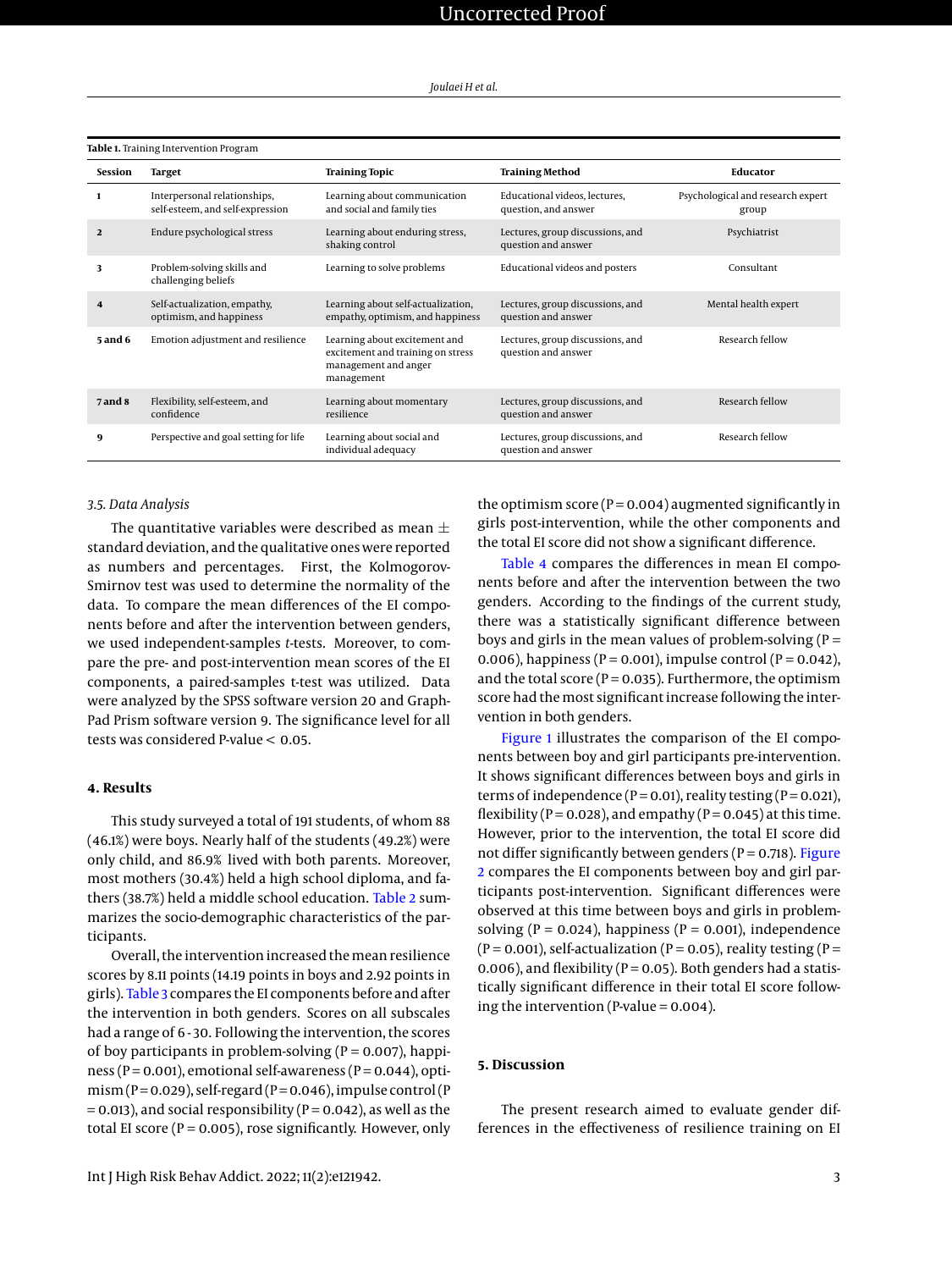## Uncorrected Proof

*Joulaei H et al.*

<span id="page-3-0"></span>

<span id="page-3-1"></span>

**Figure 1.** Emotional intelligence comparison between males and females before intervention

**Figure 2.** Emotional intelligence comparison between males and females after intervention

among adolescents living in the marginalized areas of Shiraz in 2019. Our findings indicated that the changes in EI components, including problem-solving, happiness, impulse control, self-awareness, optimism, and self-regard, as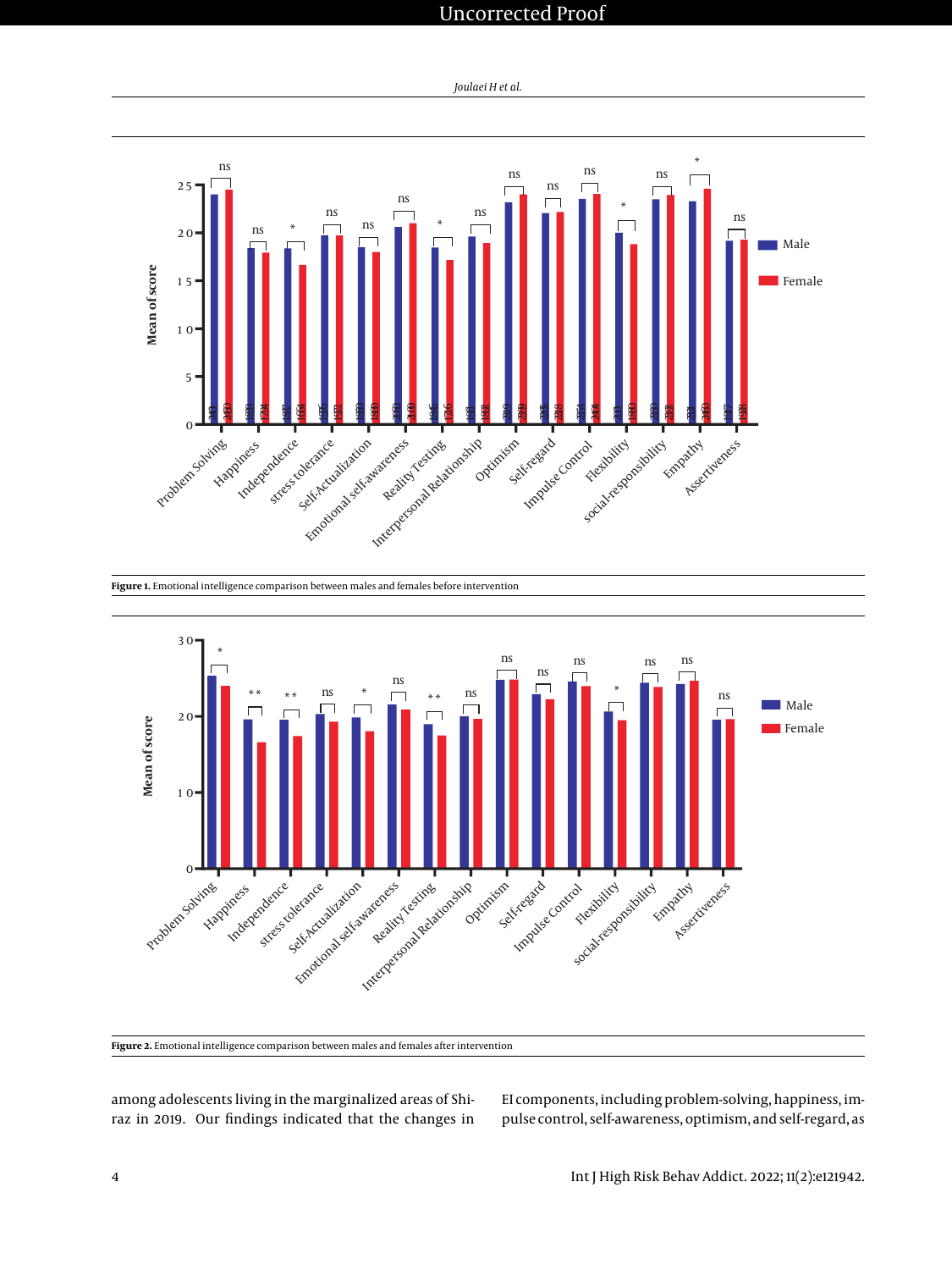| Variable                  | Number (%) |
|---------------------------|------------|
| Gender                    |            |
| Male                      | 88 (46.1)  |
| Female                    | 103(53.9)  |
| Number of children        |            |
| One                       | 94 (49.2)  |
| Two                       | 49 (25.7)  |
| Three or more             | 48(25.1)   |
| Living with parents       |            |
| Living with both          | 166 (86.9) |
| Living with mother        | 20(10.5)   |
| Living with father        | 5(2.6)     |
| <b>Mother's education</b> |            |
| Illiterate                | 19(9.9)    |
| Elementary                | 48(25.1)   |
| Intermediate              | 56(29.3)   |
| Diploma                   | 58 (30.4)  |
| College education         | 10(5.2)    |
| <b>Father's education</b> |            |
| Illiterate                | 13(6.8)    |
| Elementary                | 46(24.1)   |
| Intermediate              | 74 (38.7)  |
| Diploma                   | 42(22)     |
| College education         | 16(8.4)    |

<span id="page-4-0"></span>**Table 2.** Description of the Frequency of Demographic Variables of the Studied Indi-

<sup>a</sup> Data reported as number (percentage)

well as the total score, were statistically significant in male adolescents following the intervention.

However, no statistically significant difference was observed in girls when the mean difference of pre- and post-test EI components was compared, except for optimism. Furthermore, there was a significant difference in problem-solving, happiness, impulse control, and total score between the genders  $(27)$ . The total score of EI in male adolescents was higher than in females. The possible interpretation for such difference would be the higher rate of risk-taking behaviors in male students in Iran than the females [\(28\)](#page-7-6), which increased male students' demands for developing resilience skills.

In addition, the results of the present study established the efficacy of resilience training on EI, consistent with previous research [\(15,](#page-6-14) [16,](#page-6-15) [21\)](#page-6-20). In fact, resilience may help to alleviate emotional exhaustion and promote overall well-being [\(29\)](#page-7-7). In line with previous research, this study estab-

lished the efficacy of resilience-promoting interventions in vulnerable adolescents living in marginalized areas in both genders [\(10,](#page-6-9) [17\)](#page-6-16). Furthermore, our findings indicated that resilience-training interventions only influenced adolescent social responsibility, self-regard, and emotional self-awareness as intrapersonal and interpersonal skills. Unlike the current study, Ghahramani et al. discovered no significant difference in emotional self-awareness between male and female adolescents [\(30\)](#page-7-8). Molero Jurado et al. also reported that girls performed better than boys, but boys had a greater capacity for engagement [\(31\)](#page-7-9).

Evidence indicates that resilience-building interventions can reduce the stress levels of students by improving their coping and stress management skills [\(32\)](#page-7-10). Resilience significantly improved impulse control and stress management skills in male adolescents in the current study. In other words, numerous EI components were genderspecific [\(33-](#page-7-11)[35\)](#page-7-12). Molero Jurado et al. also noted a significant interaction between gender and stress management skills, indicating that no interaction, which is necessary for overcoming obstacles, was observed in male adolescents [\(31\)](#page-7-9). The general mood and its components were classified as EI components associated with resilience. The mean EI score increased significantly before and after the intervention, particularly among boys.

In general, happy and optimistic people have lower stress levels and respond more positively and adaptively to specific situations  $(36)$ , which reduces the likelihood of being engaged in high-risk behaviors [\(37\)](#page-7-14). Although gender differences in mental health problems have been debated in previous research [\(30,](#page-7-8) [38-](#page-7-15)[40\)](#page-7-16), girls may experience depression at a higher rate than boys in puberty conditions  $(23).$  $(23).$ 

In this study, male adolescents achieved a higher mean score in several EI components both pre- and postintervention, and their overall EI score was higher than female. Based on these findings, it was concluded that resilience and EI might develop differently depending on gender. Individuals with a high EI are unquestionably capable of correctly comprehending and evaluating their emotional states, adjusting their moods, and knowing how and when to express their emotions. These abilities facilitate successful coping and frequently result in increased reliance on social support, advancement motivation, and life satisfaction [\(16\)](#page-6-15).

As a result, gender differences in EI components may indicate that female adolescents required significantly more attention. Nonetheless, gender differences in EI subscales were contentious, and it could be concluded that a variety of factors, including the socio-cultural context, may be involved.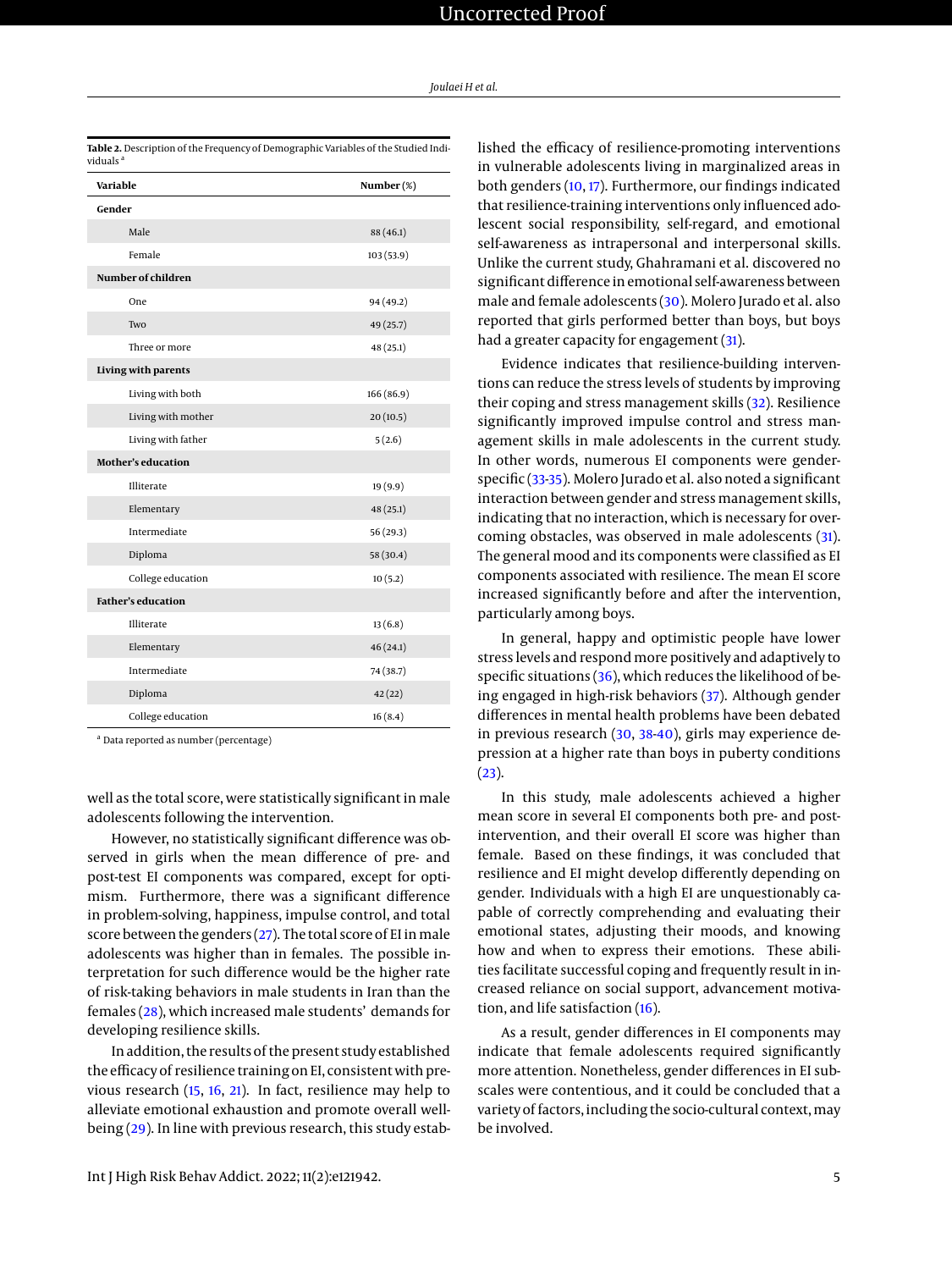*Joulaei H et al.*

<span id="page-5-0"></span>

| Table 3. Comparison of the Pre- and Post-intervention Emotional Intelligence Components in Both Genders <sup>a, b</sup> |                    |                          |                      |                    |                          |          |  |
|-------------------------------------------------------------------------------------------------------------------------|--------------------|--------------------------|----------------------|--------------------|--------------------------|----------|--|
|                                                                                                                         | Male               |                          |                      | Female             |                          |          |  |
| <b>Emotional intelligence components</b>                                                                                | Pre-intervention   | <b>Post-intervention</b> | P-value              | Pre-intervention   | <b>Post-intervention</b> | P-value  |  |
| <b>Problem Solving</b>                                                                                                  | $24.01 \pm 4.05$   | $25.34 \pm 3.50$         | 0.007 <sup>c</sup>   | $24.50 \pm 3.89$   | 24.00 $\pm$ 4.48         | 0.253    |  |
| <b>Happiness</b>                                                                                                        | $18.39 \pm 4.94$   | $19.62 \pm 17.61$        | $0.001$ <sup>c</sup> | $17.94 \pm 20.46$  | $16.61 \pm 2.70$         | 0.196    |  |
| Independence                                                                                                            | $18.37 \pm 4.94$   | $19.55 \pm 4.61$         | 0.054                | $16.64 \pm 4.26$   | $17.41 \pm 4.05$         | 0.063    |  |
| <b>Stress tolerance</b>                                                                                                 | $19.76 \pm 4.34$   | $20.30 \pm 4.22$         | 0.386                | $19.72 \pm 4.31$   | $19.31 \pm 4.61$         | 0.397    |  |
| Self-Actualization                                                                                                      | $18.50 \pm 6.67$   | $19.87 \pm 5.91$         | 0.074                | $18.00 \pm 6.69$   | $18.04 \pm 6.97$         | 0.931    |  |
| <b>Emotional self-awareness</b>                                                                                         | $20.60 \pm 3.50$   | $21.56 \pm 3.89$         | $0.044$ <sup>c</sup> | $21.0 \pm 3.65$    | $20.89 \pm 3.21$         | 0.778    |  |
| <b>Reality Testing</b>                                                                                                  | $18.46 \pm 4.51$   | $18.97 \pm 4.31$         | 0.378                | $17.16 \pm 3.14$   | $17.49 \pm 2.96$         | 0.374    |  |
| <b>Interpersonal Relationship</b>                                                                                       | $19.61 \pm 4.86$   | $20.00 \pm 4.25$         | 0.551                | $18.92 \pm 4.35$   | $19.69 \pm 4.10$         | 0.104    |  |
| Optimism                                                                                                                | $23.19 \pm 4.86$   | $24.79 \pm 7.09$         | 0.029 <sup>c</sup>   | $23.99 \pm 3.66$   | $24.84 + 4.02$           | $0.004*$ |  |
| Self-regard                                                                                                             | $22.05 \pm 3.44$   | $22.94 \pm 3.39$         | 0.046 <sup>c</sup>   | $22.18 \pm 3.33$   | $22.26 \pm 3.71$         | 0.839    |  |
| <b>Impulse Control</b>                                                                                                  | $23.54 \pm 3.54$   | $24.59 \pm 3.34$         | $0.013$ <sup>c</sup> | $24.04 \pm 3.24$   | 23.99 $\pm$ 2.99         | 0.869    |  |
| Flexibility                                                                                                             | $20.01 \pm 3.85$   | $20.65 \pm 4.39$         | 0.273                | $18.80 \pm 3.64$   | $19.49 \pm 3.89$         | 0.103    |  |
| Social-responsibility                                                                                                   | 23.50 $\pm$ 3.83   | $24.44 \pm 3.66$         | $0.042$ <sup>c</sup> | $23.93 \pm 3.70$   | $23.88 \pm 3.78$         | 0.868    |  |
| Empathy                                                                                                                 | $23.31 \pm 4.46$   | $24.25 \pm 4.27$         | 0.071                | 24.60 $\pm$ 4.30   | $24.67 \pm 4.25$         | 0.883    |  |
| <b>Assertiveness</b>                                                                                                    | $19.17 \pm 4.02$   | $19.56 \pm 4.48$         | 0.420                | $19.28 \pm 3.22$   | $19.64 \pm 3.11$         | 0.384    |  |
| <b>Total score</b>                                                                                                      | $312.52 \pm 37.79$ | $327.31 \pm 37.75$       | 0.005 <sup>c</sup>   | $310.74 \pm 30.05$ | 312.20 $\pm$ 29.51       | 0.246    |  |

<sup>a</sup> Data reported as mean  $\pm$  SD.

b Paired samples *t*-test

c Significant at 0.05

#### *5.1. Strengths and Weaknesses*

The current study had several strengths and weaknesses. This was the first attempt, given the prevalence of resilience-training interventions in Iran's marginalized adolescent population. Moreover, this investigation was one of the few studies that have examined gender differences in EI in adolescents. However, one of its shortcomings was the lack of long-term follow-up on the training programs implemented. In addition, self-administration was a weakness of this study, resulting in measurement bias and the misclassification of gender groups. Another limitation was the absence of a control group due to financial constraints and a small population.

#### *5.2. Conclusions*

The findings of the current study indicated that resilience training could significantly improve EI and its components and provides critical benefits for dealing with adversity, particularly in male adolescents. Given that the EI scores of boys were higher than female adolescents, the optimal solution for enhancing various components of EI would require reasonable intervention in families and schools.

With EI training programs, social skills and resilience may be valuable tools for reducing behavioral problems and emotional distress in students and an excellent opportunity to improve social adjustment. As a result, developing resilience as a part of educational programs enables atrisk students to better prepare for dealing with problems, adapt to challenges, and manage their reactions, particularly boys. This study suggested that resilience training in schools for adolescents living in the marginalized areas of large cities, such as Shiraz, could help them improve their EI skills. Furthermore, it would empower them in facing adversity, preventing or mitigating their participation in high-risk behaviors and their likely consequences. Finally, we recommend further investigation with control groups to adjust the confounding factors.

### **Footnotes**

**Authors' Contribution:** H. J.: Substantial contributions to the conceptualization and design of the work and supervised all the phases of the study and manuscript writing. F. F., M. N., and T. R.: The acquisition, analysis, and interpretation of data for the work and writing the manuscript. Z. H. and M. F.: Methodology supervising and final approval of the manuscript. Z. F.: Data acquisition, manuscript drafting, and critically revising for important intellectual content and final approval of the manuscript.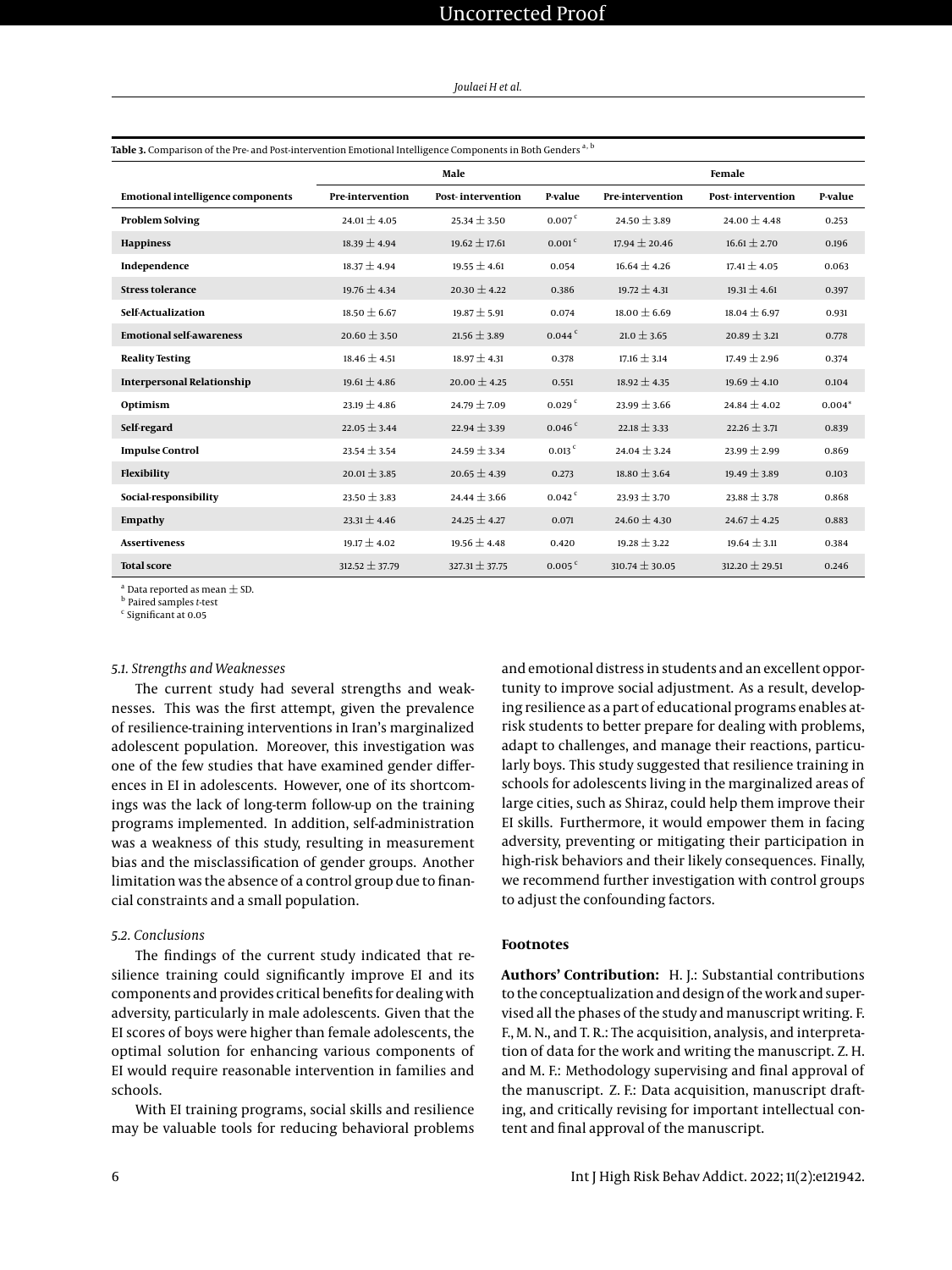|                                   | Male              | Female           | P-value              |
|-----------------------------------|-------------------|------------------|----------------------|
| Problem-solving                   | $1.27 \pm 4.33$   | $-0.51 \pm 4.45$ | 0.006 <sup>c</sup>   |
| <b>Happiness</b>                  | $1.22 + 3.41$     | $-0.33 + 2.57$   | 0.001 <sup>c</sup>   |
| Independence                      | $1.18 + 5.66$     | $0.77 + 4.11$    | 0.572                |
| <b>Stress tolerance</b>           | $0.54 + 5.65$     | $-0.41 + 4.89$   | 0.212                |
| Self-actualization                | $1.37 + 7.13$     | $0.04 + 5.70$    | 0.155                |
| <b>Emotional self-awareness</b>   | $0.96 \pm 4.43$   | $-0.11 \pm 3.82$ | 0.074                |
| <b>Reality testing</b>            | $0.51 + 5.41$     | $0.33 + 3.75$    | 0.786                |
| <b>Interpersonal relationship</b> | $0.38 \pm 6.04$   | $0.77 + 4.80$    | 0.620                |
| Optimism                          | $1.60 + 6.77$     | $0.85 + 2.97$    | 0.313                |
| Self-regard                       | $0.88 + 4.11$     | $-0.07 + 3.85$   | 0.164                |
| <b>Impulse control</b>            | $1.04 \pm 3.85$   | $-0.05 + 3.57$   | 0.042 <sup>c</sup>   |
| Flexibility                       | $0.64 + 5.50$     | $0.68 + 4.24$    | 0.953                |
| Social-responsibility             | $0.94 + 4.28$     | $-0.04 + 2.95$   | 0.061                |
| Empathy                           | $0.93 + 4.4776$   | $0.07 + 3.72$    | 0.167                |
| <b>Assertiveness</b>              | $0.48 + 5.65$     | $0.35 \pm 3.86$  | 0.852                |
| <b>Total score</b>                | $14.19 \pm 45.98$ | $2.92 + 25.29$   | $0.035$ <sup>c</sup> |

<span id="page-6-21"></span>**Table 4.** Comparison of the Difference in Mean Emotional Intelligence Components Before and After the Intervention Between Genders<sup>a</sup>

 $^{\rm a}$  Data reported as mean  $\pm$  SD.

b Independent samples *t*-test c Significant at 0.05

#### **Conflict of Interests:** None.

**Data Reproducibility:** The authors did not declare it.

**Ethical Approval:** The Ethics Committee of Shiraz University of Medical Sciences approved this study under the code IR.SUMS.REC.1398.1084.

**Funding/Support:** The authors would like to extend their gratitude to the Vice Chancellor's Office for Research at Shiraz University of Medical Sciences, Shiraz, Iran, for their financial support (Grant no. 18249). We also wish to thank all Education Departments in Fars Province for their cooperation and all students participating in this study.

**Informed Consent:** Students were asked to sign an informed consent form prior to the intervention if they wished to participate. All students voluntarily participated in the study based on announcements by schools' managers.

#### **References**

- <span id="page-6-0"></span>1. Berk LE, Petersen A. *Development through the lifespan*. Allyn and Bacon: Boston, United States; 2004.
- <span id="page-6-1"></span>2. World Health Organization. *Health for the world's adolescents: a second chance in the second decade: summary*. Geneva, Switzerland: World Health Organization; 2014.
- <span id="page-6-2"></span>3. Auerswald CL, Piatt AA, Mirzazadeh A; Unicef. *Research with disadvantaged, vulnerable and/or marginalized adolescents*. New York, New York, United States: UNICEF; 2017.
- <span id="page-6-3"></span>4. Mahmoodi Z, Solimannejad T, Solimannejad M, Niazi M. Social harms and social class in Iranian youth and adolescents living in slums in the suburbs: a systematic review. *Int J Adolesc Med Health*. 2021;**33**(3):1– 7. doi: [10.1515/ijamh-2020-0267.](http://dx.doi.org/10.1515/ijamh-2020-0267) [PubMed: [33581002\]](http://www.ncbi.nlm.nih.gov/pubmed/33581002).
- <span id="page-6-4"></span>5. Goldblatt A, Kwena Z, Lahiff M, Agot K, Minnis A, Prata N, et al. Prevalence and Correlates of HIV Infection among Street Boys in Kisumu, Kenya. *PLoS One*. 2015;**10**(10). e0140005. doi: [10.1371/journal.pone.0140005.](http://dx.doi.org/10.1371/journal.pone.0140005) [PubMed: [26461494\]](http://www.ncbi.nlm.nih.gov/pubmed/26461494). [PubMed Central: [PMC4604137\]](https://www.ncbi.nlm.nih.gov/pmc/articles/PMC4604137).
- <span id="page-6-5"></span>6. Rew L, Horner SD. Youth Resilience Framework for reducing healthrisk behaviors in adolescents. *J Pediatr Nurs*. 2003;**18**(6):379–88. doi: [10.1016/s0882-5963\(03\)00162-3.](http://dx.doi.org/10.1016/s0882-5963(03)00162-3) [PubMed: [15058534\]](http://www.ncbi.nlm.nih.gov/pubmed/15058534).
- <span id="page-6-6"></span>7. Prince-Embury S. Risk Behavior and Personal Resiliency in Adolescents. *Can J Sch Psychol*. 2015;**30**(3):209–17. doi: [10.1177/0829573515577601.](http://dx.doi.org/10.1177/0829573515577601)
- <span id="page-6-7"></span>8. Dekel R, Monson CM. Military-related post-traumatic stress disorder and family relations: Current knowledge and future directions. *Aggress. Violent Beh*. 2010;**15**(4):303–9. doi: [10.1016/j.avb.2010.03.001.](http://dx.doi.org/10.1016/j.avb.2010.03.001)
- <span id="page-6-8"></span>9. Cuomo C, Sarchiapone M, Giannantonio MD, Mancini M, Roy A. Aggression, impulsivity, personality traits, and childhood trauma of prisoners with substance abuse and addiction. *Am J Drug Alcohol Abuse*. 2008;**34**(3):339–45. doi: [10.1080/00952990802010884.](http://dx.doi.org/10.1080/00952990802010884) [PubMed: [18428076\]](http://www.ncbi.nlm.nih.gov/pubmed/18428076).
- <span id="page-6-9"></span>10. Richman JM, Fraser MW. *The context of youth violence: Resilience, risk, and protection*. Westport, Connecticut, United States: Greenwood Publishing Group; 2001.
- <span id="page-6-10"></span>11. Newsome J, Sullivan CJ. Resilience and vulnerability in adolescents: genetic influences on differential response to risk for delinquency. *J Youth Adolesc*. 2014;**43**(7):1080–95. doi: [10.1007/s10964-014-0108-9.](http://dx.doi.org/10.1007/s10964-014-0108-9) [PubMed: [24585391\]](http://www.ncbi.nlm.nih.gov/pubmed/24585391).
- <span id="page-6-11"></span>12. Chong AM, Lee P, Roslan S, Baba M. Emotional Intelligence and At-Risk Students. *SAGE Open*. 2015;**5**(1). doi: [10.1177/2158244014564768.](http://dx.doi.org/10.1177/2158244014564768)
- <span id="page-6-12"></span>13. Sanchez-Alvarez N, Extremera N, Fernandez-Berrocal P. Maintaining Life Satisfaction in Adolescence: Affective Mediators of the Influence of Perceived Emotional Intelligence on Overall Life Satisfaction Judgments in a Two-Year Longitudinal Study. *Front Psychol*. 2015;**6**:1892. doi: [10.3389/fpsyg.2015.01892.](http://dx.doi.org/10.3389/fpsyg.2015.01892) [PubMed: [26834654\]](http://www.ncbi.nlm.nih.gov/pubmed/26834654). [PubMed Central: [PMC4714630\]](https://www.ncbi.nlm.nih.gov/pmc/articles/PMC4714630).
- <span id="page-6-13"></span>14. Cobos-Sánchez L, Flujas-Contreras JM, Gómez-Becerra I. [The role of emotional intelligence in psychological adjustment among adolescents]. *An Psicol-Spain*. 2017;**33**(1):66–73. Spanish.
- <span id="page-6-14"></span>15. Saffari M, Shojaeizadeh D, Ghofranipour F, Heydarnia A, Pakpour A. *Health education & promotion-theories, models & methods*. **Tehran, Iran**. Sobhan Pub; 2009.
- <span id="page-6-15"></span>16. Molero Jurado M, Pérez-Fuentes M, Barragán Martín AB, del Pino Salvador RM, Gázquez Linares JJ. Analysis of the Relationship between Emotional Intelligence, Resilience, and Family Functioning in Adolescents' Sustainable Use of Alcohol and Tobacco. *Sustainability*. 2019;**11**(10). doi: [10.3390/su11102954.](http://dx.doi.org/10.3390/su11102954)
- <span id="page-6-16"></span>17. Ungar M, Russell P, Connelly G. School-Based Interventions to Enhance the Resilience of Students. *J Educ Develop Psychol*. 2014;**4**(1). doi: [10.5539/jedp.v4n1p66.](http://dx.doi.org/10.5539/jedp.v4n1p66)
- <span id="page-6-17"></span>18. Fouladiyan M. Studying crimes and social harms in Mashhad suburbs and evaluating their simplifying factors. *Journal of the society of Iran's social problems*. 2019;**8**(1).
- <span id="page-6-18"></span>19. Rasekh K, Allapanazadeh T. Social factors affecting on drugs abuse:(Slum dwellers in Shiraz-Iran). *Sociological Studies of Youth*. 2012;**3**(7):25–42.
- <span id="page-6-19"></span>20. Barrett DH, Ortmann LH, Dawson A, Saenz C, Reis A, Bolan G. Chapter 7: Vulnerability and Marginalized Populations. *Public Health Ethics: Cases Spanning the Globe*. London, UK: Springer Nature; 2016. doi: [10.1007/978-3-319-23847-0.](http://dx.doi.org/10.1007/978-3-319-23847-0)
- <span id="page-6-20"></span>21. Adibsereshki N, Hatamizadeh N, Sajedi F, Kazemnejad A. The Effectiveness of a Resilience Intervention Program on Emotional Intelligence